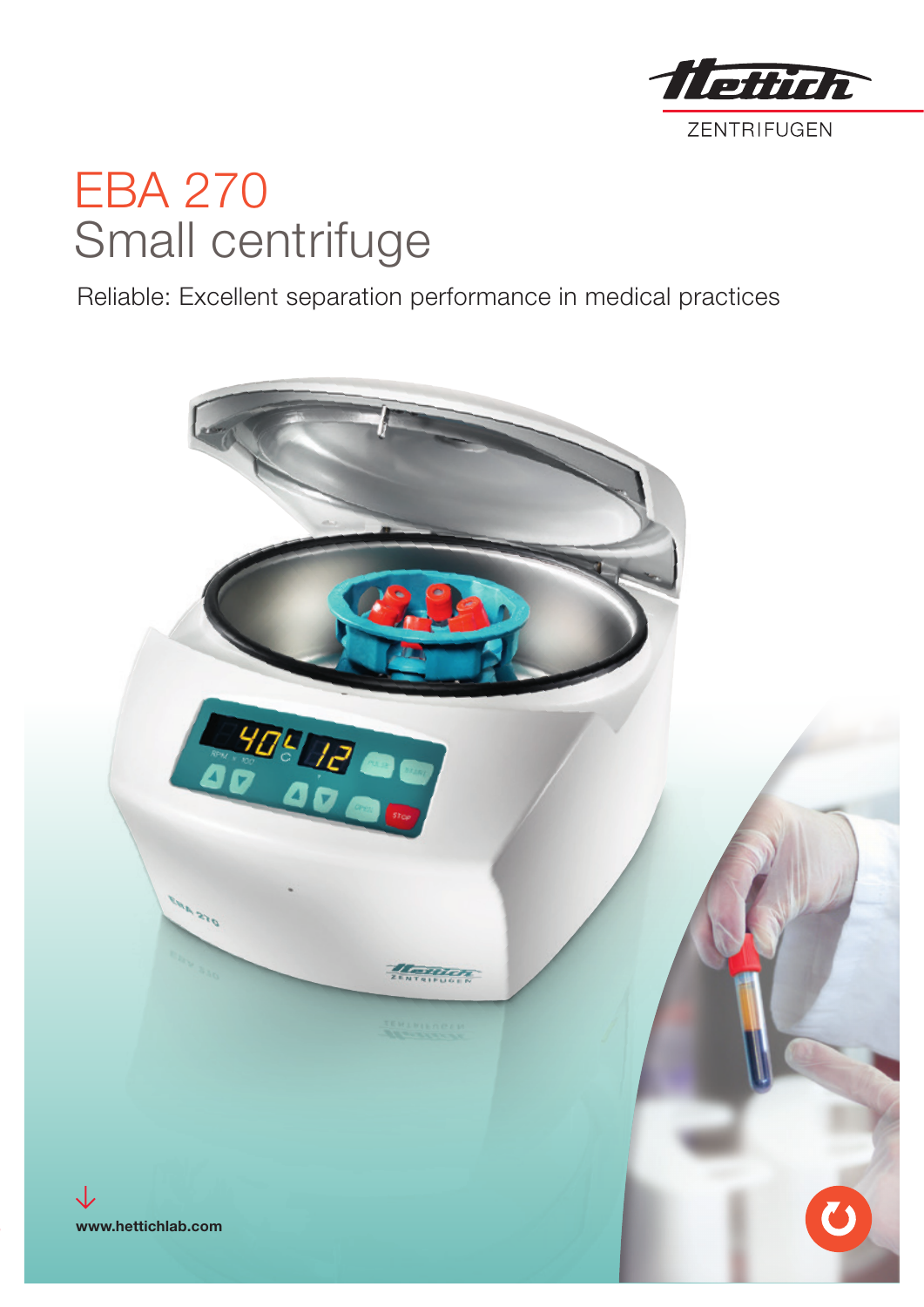## EBA 270



View into the centrifuging chamber showing the rotor with carriers and blood collection tubes swung out by 90 degrees.

### TAKE THE HASSLE OUT OF YOUR ROUTINE WORK: OPTIMUM PREPARATION OF SAMPLES ON A DAILY BASIS

The EBA 270 is a small centrifuge with a swing-out rotor that has been specially developed for use in medical practices. It accommodates common blood sample tubes and urine tubes up to a volume of 15 ml and generates a maximum speed of 4,000 RPM. This corresponds to an RCF of 2,254. The EBA 270 is especially suited for the centrifugation of sample tubes with a separating gel. It achieves separation results which equal those of a large centrifuge. A horizontal separation layer of uniform thickness forms in the swing-out rotor, providing an ideal basis for subsequent analysis.

Thanks to its reliable performance, compact dimensions and ergonomic design, the EBA 270 is perfect for centrifugation of blood and urine samples in medical and veterinary practices.

In addition, it is used in environmental analysis for clarification of water and soil samples. In schools and other educational institutions it can serve as a low-cost centrifuge for instruction.

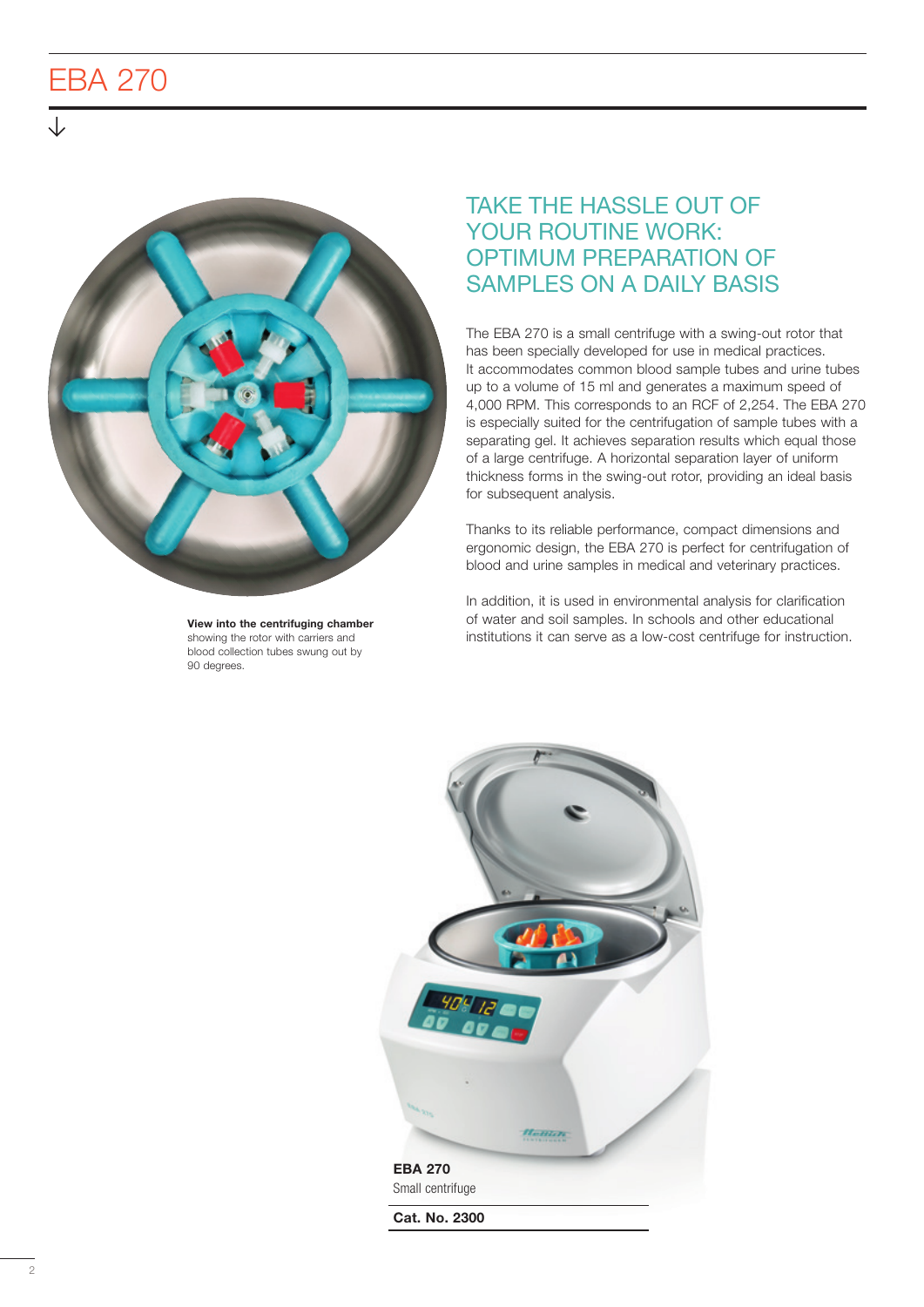# EBA 270

#### STURDY DESIGN

The flexible motor bearings ensure smooth operation and stability even in case of a slight imbalance.

#### OUTSTANDING FEATURES

With its 6 x 15 ml swing-out rotor the EBA 270 is perfect for medical practices, veterinary practices and environmental analysis. It is supplied with the carriers 2331 and 2333 (6 of each).

#### PRACTICAL FUNCTIONS

The EBA 270 is easy to use and has many practical functions. An example is the pulse key, which enables short centrifuge runs. The speed and run time can be varied as desired for different purposes.

#### REASSURING SAFETY

The EBA 270 enables safe working practices. The sturdy housing and solid design ensure mechanical safety.



Sample after centrifugation in the EBA 270

### AT A GLANCE



#### FIELDS OF APPLICATION

• Clinical diagnostics Centrifugation of blood and urine samples in medical and veterinary practices

#### EASE OF OPERATION

- Speed and run time can be set as desired: Entry of RPM in increments of 100, entry of time in minutes
- Lid opens at the press of a button
- Pulse key enables short centrifuge runs
- Ergonomic control panel and display

#### MAX. RCF

• 2,254

• Environmental analysis Clarification of water and soil samples

#### **SAFETY**

- Lid locking and holding
- Imbalance switch-off
- Emergency lid lock release
- Lid dropping protection

#### MAX. CAPACITY  $• 6 \times 15$  ml

educational institutions

Teaching in schools and other

#### **DESIGN**

• Education

- Smooth plastic housing, easy to clean
- Metal lid
- Centrifugation chamber of stainless steel

#### OUR SERVICE

You will find information on Hettich partners in your country at www.hettichlab.com